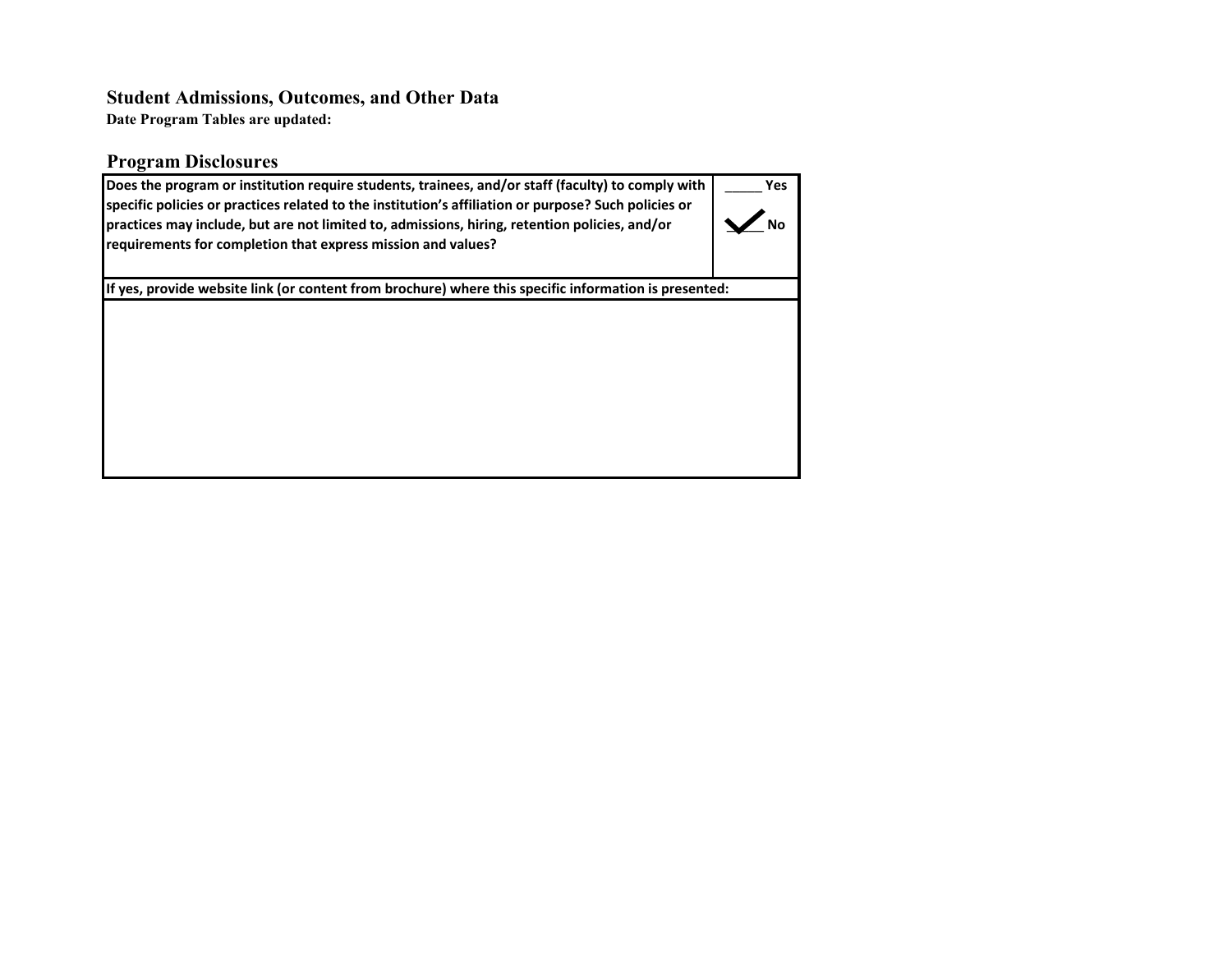#### **Time to Completion for all students entering the program**

|                                                                          |           |               |           |               |           |               |      |               |          | <b>Year in which Degrees were Conferred</b> |      |               |  |               |          |               |           |               |           |               |       |               |      |  |
|--------------------------------------------------------------------------|-----------|---------------|-----------|---------------|-----------|---------------|------|---------------|----------|---------------------------------------------|------|---------------|--|---------------|----------|---------------|-----------|---------------|-----------|---------------|-------|---------------|------|--|
| <b>Outcome</b>                                                           | 2011-2012 |               | 2012-2013 |               | 2013-2014 |               |      | 2014-2015     |          | 2015-2016                                   |      | 2016-2017     |  | 2017-2018     |          | 2018-2019     | 2019-2020 |               | 2020-2021 |               | Total |               |      |  |
| Total number of students with doctoral degree conferred<br>on transcript |           | 10            |           |               |           |               |      |               |          | 10                                          |      | 14            |  |               |          | 10            |           |               | 10        |               | 84    |               |      |  |
| Mean number of years to complete the program                             | 7.1       |               | 7.71      |               |           |               | 7.25 |               |          | 6.6                                         | 6.71 |               |  | 6.33          |          | 6.55          |           |               |           | 6.57          | 6.9   |               | 6.86 |  |
| Median number of years to complete the program                           |           |               |           |               |           |               |      |               |          |                                             |      | 6.5           |  |               |          |               |           |               |           |               |       |               |      |  |
| <b>Time to Degree Ranges</b>                                             |           | $\frac{0}{0}$ |           | $\frac{0}{2}$ |           | $\frac{0}{2}$ |      | $\frac{0}{2}$ |          | $\frac{0}{0}$                               |      | $\frac{0}{2}$ |  | $\frac{0}{2}$ |          | $\frac{0}{2}$ |           | $\frac{0}{2}$ |           | $\frac{0}{2}$ |       | $\frac{0}{0}$ |      |  |
| Students in less than 5 years                                            |           |               | $\Omega$  |               |           |               |      |               | $\Omega$ |                                             |      | $\Omega$      |  |               | $\Omega$ |               |           | $^{(1)}$      | 0         | $\Omega$      |       |               |      |  |
| Students in 5 years                                                      |           | 10            | $\Omega$  |               |           |               |      |               | 0        |                                             |      | $\Omega$      |  |               | 0        |               |           | $\Omega$      | 0         | $\Omega$      |       |               |      |  |
| Students in 6 years                                                      |           | 20            |           | 14            |           | 22            |      | 25            |          | 40                                          |      | 50            |  | 67            |          | 50            |           | 43            |           | 20            | 29    | 35            |      |  |
| Students in 7 years                                                      |           | 50            |           | 43            |           | 56            |      | 50            | h.       | 60                                          |      | 36            |  | 33            |          | 50            |           | 57            |           | 70            | 43    | 51            |      |  |
| Students in more than 7 years                                            |           | 20            |           | 43            |           | $\mathcal{D}$ |      |               |          |                                             |      |               |  |               |          |               |           |               |           | 10            |       |               |      |  |

**Also, please describe or provide a link to program admissions policies that allow students to enter with credit for prior graduate work, and the expected implications for time to completion. Please indicate NA if not applicable:**

Students petitioning to waive any of the departmental (including the master's thesis) or program requirements should submit their petitions in writing to the Director of Graduate Studies or Program Chair, respectively. Requests should be submitted before the end of their first semester of graduate study. Approved petitions will result in students' fulfillment of that requirement but will not result in the awarding of credit hours toward graduation. Thus, waiving requirements likely will not significantly accelerate the expected time to completion of the Ph.D.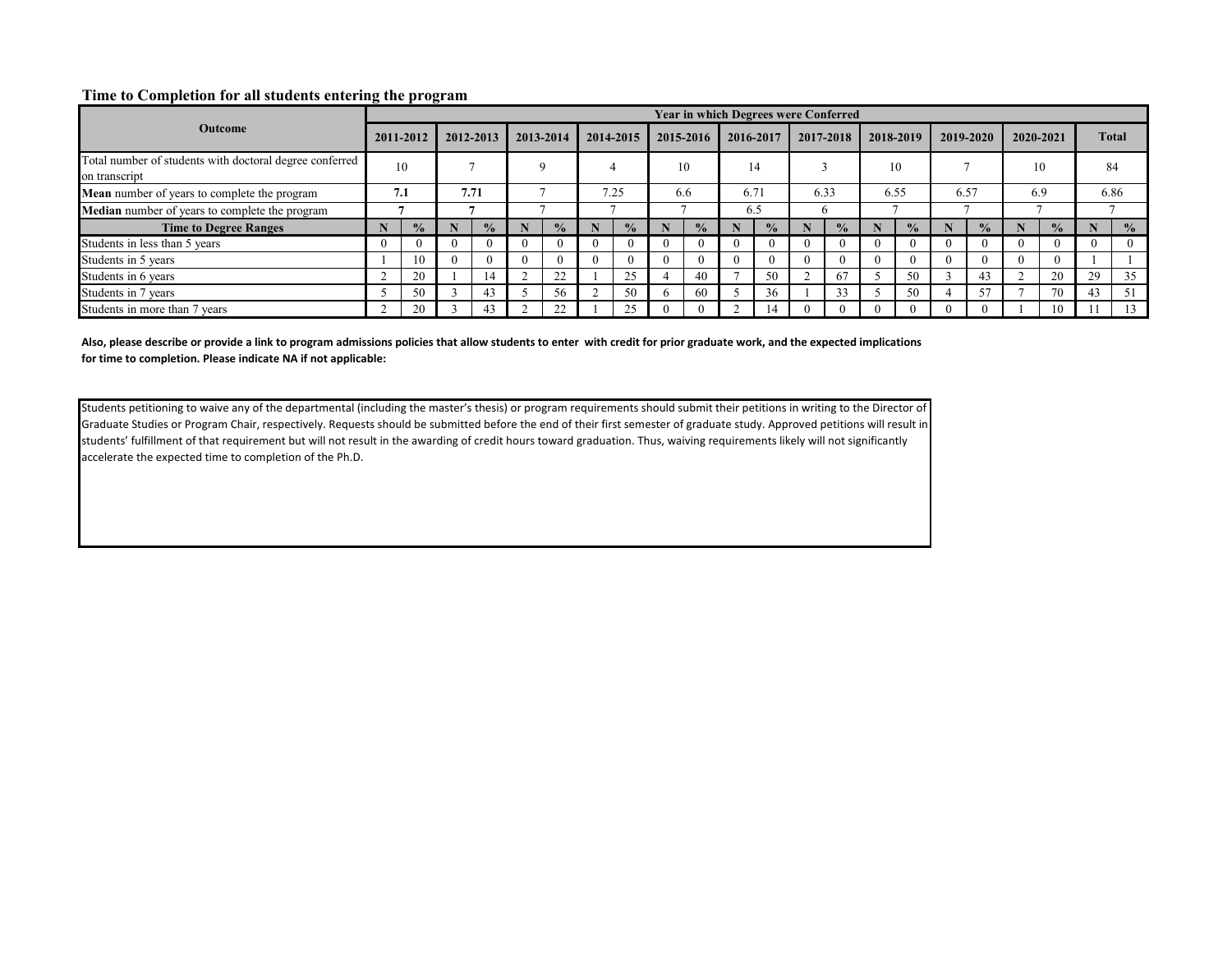# **Program Costs**

| <b>Description</b>                                                                                           | 2021-2022 $1^{st}$ -year<br><b>Cohort Cost</b> |
|--------------------------------------------------------------------------------------------------------------|------------------------------------------------|
| Tuition for full-time students (in-state)                                                                    | \$13,134                                       |
| Tuition for full-time students (out-of-state)                                                                | \$41,547                                       |
| Tuition per credit hour for part-time students (if applicable enter amount; if<br>not applicable enter "NA") | N/A                                            |
| University/institution fees or costs                                                                         | \$2,974                                        |
| Additional estimated fees or costs to students (e.g. books, travel, etc.)                                    | \$500                                          |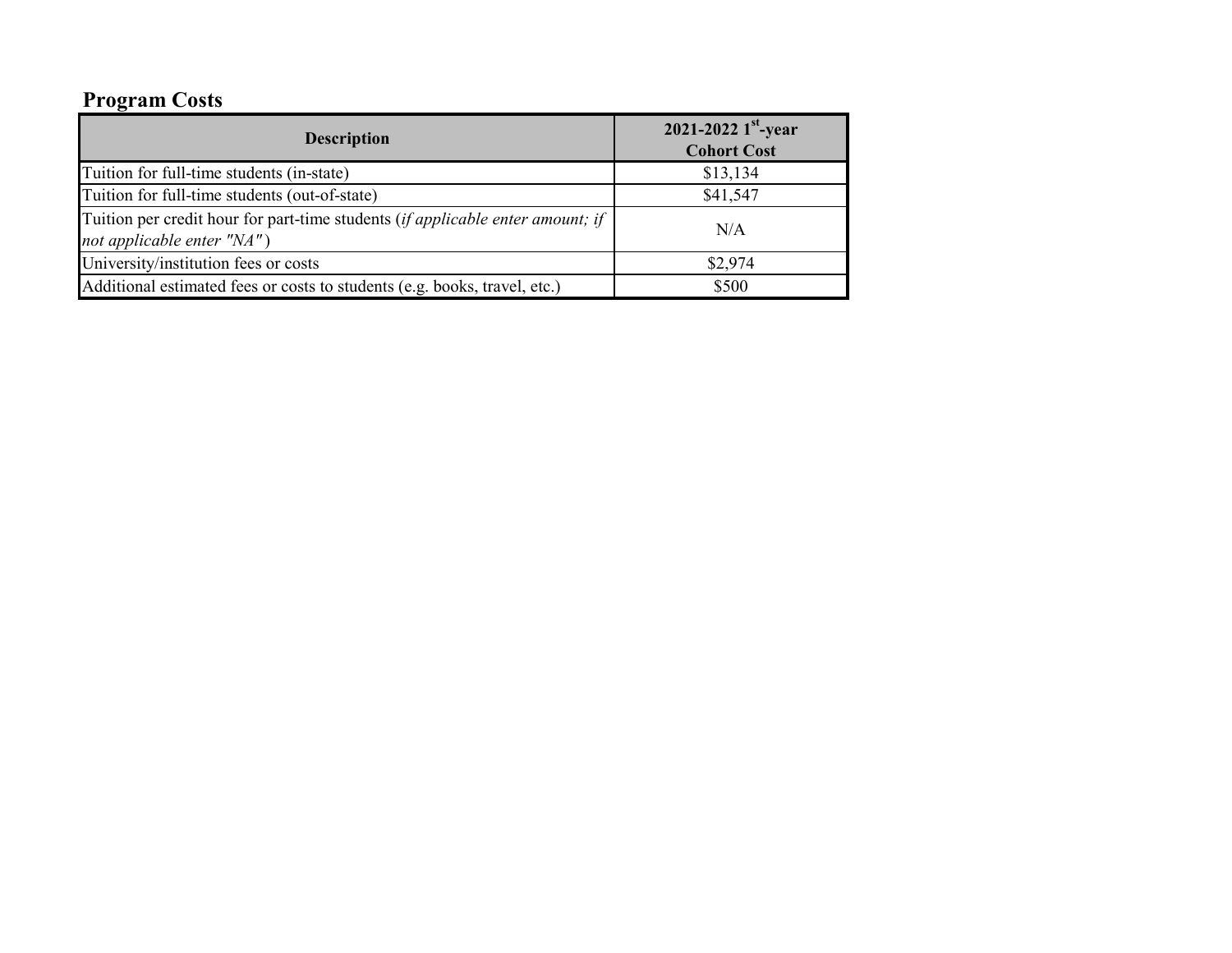#### **Internship Placement - Table 1**

|                                                                                                                                      |          |               |                |               |                |                          |          |                          |          |                          |          | <b>Year Applied for Internship</b> |          |                          |          |               |          |               |                |               |
|--------------------------------------------------------------------------------------------------------------------------------------|----------|---------------|----------------|---------------|----------------|--------------------------|----------|--------------------------|----------|--------------------------|----------|------------------------------------|----------|--------------------------|----------|---------------|----------|---------------|----------------|---------------|
| <b>Outcome</b>                                                                                                                       |          | 2011-2012     |                | 2012-2013     |                | 2013-2014                |          | 2014-2015                |          | 2015-2016                |          | 2016-2017                          |          | 2017-2018                |          | 2018-2019     |          | 2019-2020     | 2020-2021      |               |
|                                                                                                                                      | N        | $\frac{0}{0}$ | N              | $\frac{0}{0}$ | N              | $\frac{0}{0}$            | N        | $\frac{0}{0}$            | N        | $\frac{0}{0}$            | N        | $\frac{0}{0}$                      | N        | $\frac{0}{0}$            | N        | $\frac{0}{0}$ | N        | $\frac{0}{0}$ | $\mathbf N$    | $\frac{0}{0}$ |
| Students who obtained APA/CPA-accredited internships                                                                                 | 6        | 100           | $\overline{ }$ | 88            | $\overline{4}$ | 100                      |          | 92                       | 13       | 100                      | 3        | 100                                | 11       | 100                      | 11       | 100           | 10       | 100           | $\tau$         | 100           |
| Students who obtained APPIC member internships that<br>were not APA/CPA-accredited (if applicable)                                   | $\Omega$ | $\mathbf{0}$  | $\theta$       | $\theta$      | $\theta$       | $\overline{0}$           | $\theta$ | $\theta$                 | $\Omega$ | $\theta$                 | $\theta$ | $\theta$                           | $\theta$ | $\theta$                 | $\Omega$ | $\theta$      | $\theta$ | $\theta$      | $\Omega$       | $\Omega$      |
| Students who obtained other membership organization<br>internships (e.g. CAPIC) that were not APA/CPA-<br>accredited (if applicable) | $\theta$ | $\Omega$      | $\theta$       | $\Omega$      | $\theta$       | $\theta$                 | $\Omega$ | $\theta$                 | $\Omega$ | $\theta$                 | $\Omega$ | $\theta$                           | $\Omega$ | $\theta$                 | $\Omega$ | $\theta$      | $\Omega$ | $\Omega$      | $\Omega$       | $\Omega$      |
| Students who obtained internships conforming to<br>CDSPP guidelines that were not $APA/CPA$ -accredited (if<br><i>applicable</i> )   | $\Omega$ | $\Omega$      | $\Omega$       | $\Omega$      | $\Omega$       | $\theta$                 | $\Omega$ | $\Omega$                 | $\Omega$ | $\theta$                 | $\Omega$ | $\Omega$                           | $\Omega$ | $\Omega$                 | $\Omega$ | $\theta$      | $\Omega$ | $\Omega$      | $\Omega$       | $\Omega$      |
| Students who obtained other internships that were not<br>APA/CPA-accredited (if applicable)                                          | $\Omega$ | $\Omega$      | $\Omega$       | $\Omega$      | $\theta$       | $\theta$                 | $\Omega$ | $\theta$                 | $\Omega$ | $\theta$                 | $\Omega$ | $\Omega$                           | $\Omega$ | $\Omega$                 | $\Omega$ | $\theta$      | $\Omega$ | $\Omega$      | $\Omega$       | $\Omega$      |
| Students who obtained any internship                                                                                                 | 6        | 100           | $\overline{7}$ | 88            | $\overline{4}$ | 100                      |          | 92                       | 13       | 100                      | 3        | 100                                | 11       | 100                      | 11       | 100           | 10       | 100           | $\overline{7}$ | 100           |
| Students who sought or applied for internships including<br>those who withdrew from the application process                          | 6        |               | 8              |               |                | $\overline{\phantom{a}}$ | 12       | $\overline{\phantom{a}}$ | 13       | $\overline{\phantom{a}}$ | 3        |                                    | 11       | $\overline{\phantom{a}}$ | 11       | $\sim$        | 10       |               | 7              |               |

#### **Internship Placement - Table 2**

|                                                                                                             |              |               |          |               |     |               |  |               |    | <b>Year Applied for Internship</b> |          |               |  |                          |  |                          |           |               |           |               |
|-------------------------------------------------------------------------------------------------------------|--------------|---------------|----------|---------------|-----|---------------|--|---------------|----|------------------------------------|----------|---------------|--|--------------------------|--|--------------------------|-----------|---------------|-----------|---------------|
| <b>Outcome</b>                                                                                              |              | 2011-2012     |          | 2012-2013     |     | 2013-2014     |  | 2014-2015     |    | 2015-2016                          |          | 2016-2017     |  | 2017-2018                |  | 2018-2019                | 2019-2020 |               | 2020-2021 |               |
|                                                                                                             |              | $\frac{0}{2}$ |          | $\frac{0}{0}$ | IN. | $\frac{0}{2}$ |  | $\frac{0}{2}$ |    | $\frac{0}{0}$                      |          | $\frac{0}{2}$ |  | $\frac{0}{2}$            |  | $\frac{0}{2}$            |           | $\frac{0}{2}$ |           | $\frac{0}{0}$ |
| Students who sought or applied for internships including<br>those who withdrew from the application process | 6            | -             | 8        |               |     |               |  | $\sim$        | 3  | $\overline{\phantom{0}}$           |          |               |  | $\overline{\phantom{0}}$ |  | $\overline{\phantom{a}}$ | 10        |               |           |               |
| Students who obtained paid internships                                                                      | <sub>t</sub> | 100           |          | 88            |     | 100           |  | 92            | 13 | 100                                |          | 100           |  | 100                      |  | 100                      | 10        | 100           |           | 100           |
| Students who obtained half-time internships* (if<br>applicable)                                             | $\Omega$     | $\Omega$      | $\Omega$ | $\left($      |     | $\theta$      |  |               |    | $\theta$                           | $\Omega$ | $\Omega$      |  | $\Omega$                 |  | 0                        | $\Omega$  |               | $\Omega$  |               |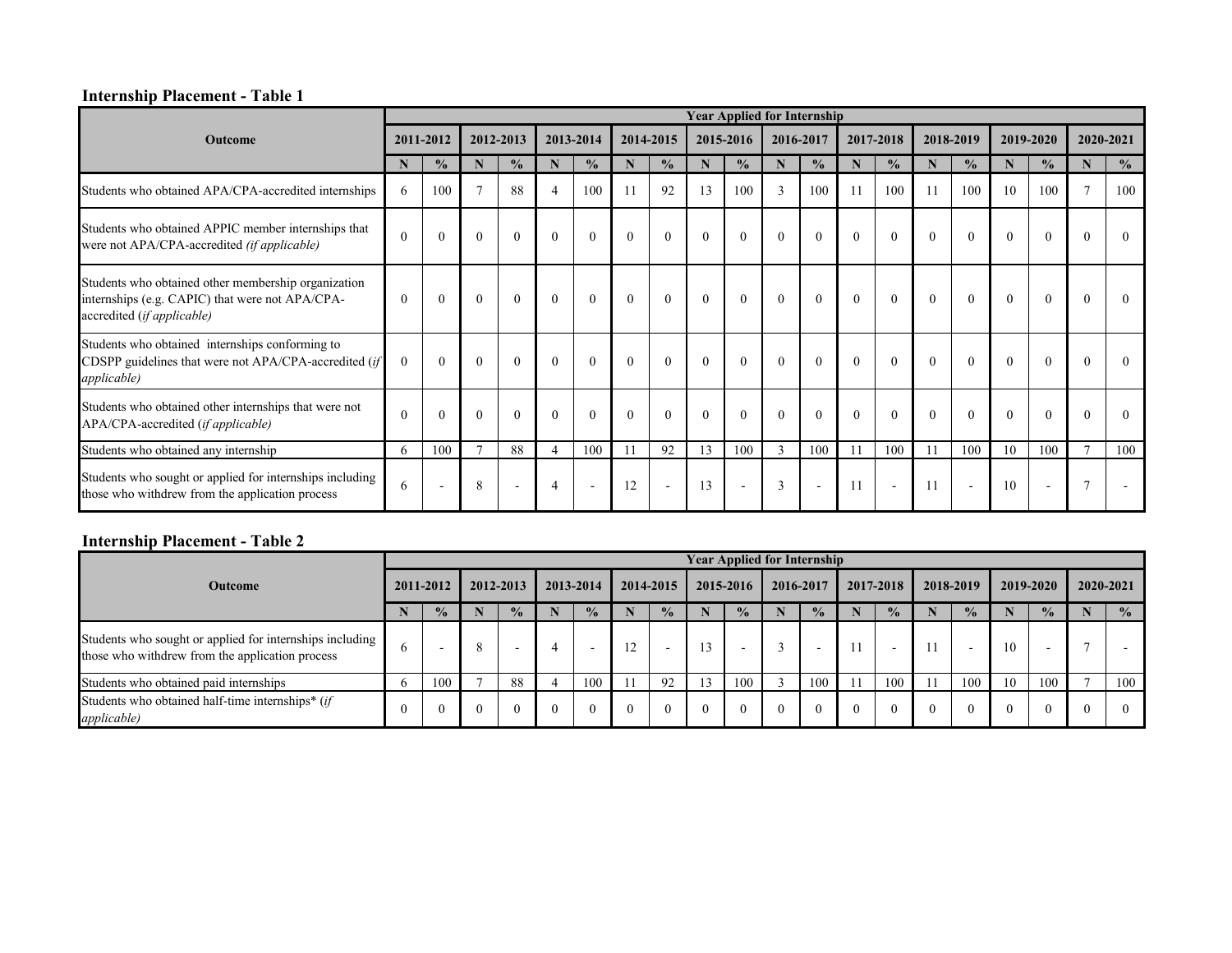### **Attrition**

|                                                                                          |                |               |                |               |          |                  |              |               |                |                | <b>Year of First Enrollment</b> |                |              |                |          |                          |                |                          |           |               |           |  |
|------------------------------------------------------------------------------------------|----------------|---------------|----------------|---------------|----------|------------------|--------------|---------------|----------------|----------------|---------------------------------|----------------|--------------|----------------|----------|--------------------------|----------------|--------------------------|-----------|---------------|-----------|--|
| Variable                                                                                 |                |               |                | 2011-2012     |          | 2012-2013        |              | 2013-2014     |                | 2014-2015      |                                 | 2015-2016      |              | 2016-2017      |          | 2017-2018                |                | 2018-2019                | 2019-2020 |               | 2020-2021 |  |
|                                                                                          |                | $\frac{0}{0}$ | N              | $\frac{0}{2}$ | N        | $\frac{0}{0}$    | N            | $\frac{1}{2}$ | N              | $\frac{0}{0}$  | N                               | $\frac{0}{2}$  | N            | $\frac{0}{0}$  | N        | $\frac{0}{0}$            | N              | $\frac{0}{2}$            | N         | $\frac{0}{0}$ |           |  |
| Students for whom this is the<br>year of first enrollment (i.e.<br>new students)         | 10             | $\sim$        | 10             | $\sim$        | 10       | $\sim$           | 13           | $\sim$        | 9              | $\blacksquare$ | 8                               | $\sim$         | 9            | $\sim$         | 9        | $\overline{\phantom{a}}$ | 8              | $\overline{\phantom{a}}$ | 10        |               |           |  |
| Students whose doctoral<br>degrees were conferred on their<br>transcripts                | 8              | 80            | 8              | 80            | 10       | 100              | 3            | 23            | $\overline{2}$ | 22             | $\mathbf{0}$                    | $\overline{0}$ | $\mathbf{0}$ | $\overline{0}$ | $\theta$ | $\mathbf{0}$             | $\overline{0}$ | $\overline{0}$           | 0         | 0             |           |  |
| Students still enrolled in<br>program                                                    | $\theta$       | $\theta$      | $\theta$       | $\theta$      | $\theta$ | $\boldsymbol{0}$ | $\mathbf{r}$ | 54            | 5              | 56             | $\mathbf{r}$                    | 88             | 9            | 100            | 8        | 89                       | 8              | 100                      | 10        | 100           |           |  |
| Students no longer enrolled for<br>any reason other than conferral<br>of doctoral degree | $\overline{2}$ | 20            | $\overline{2}$ | 20            | $\theta$ | $\boldsymbol{0}$ | 3            | 23            | $\overline{2}$ | 22             |                                 | 13             | $\theta$     | $\theta$       |          |                          | $\theta$       |                          | $\theta$  | $\theta$      |           |  |